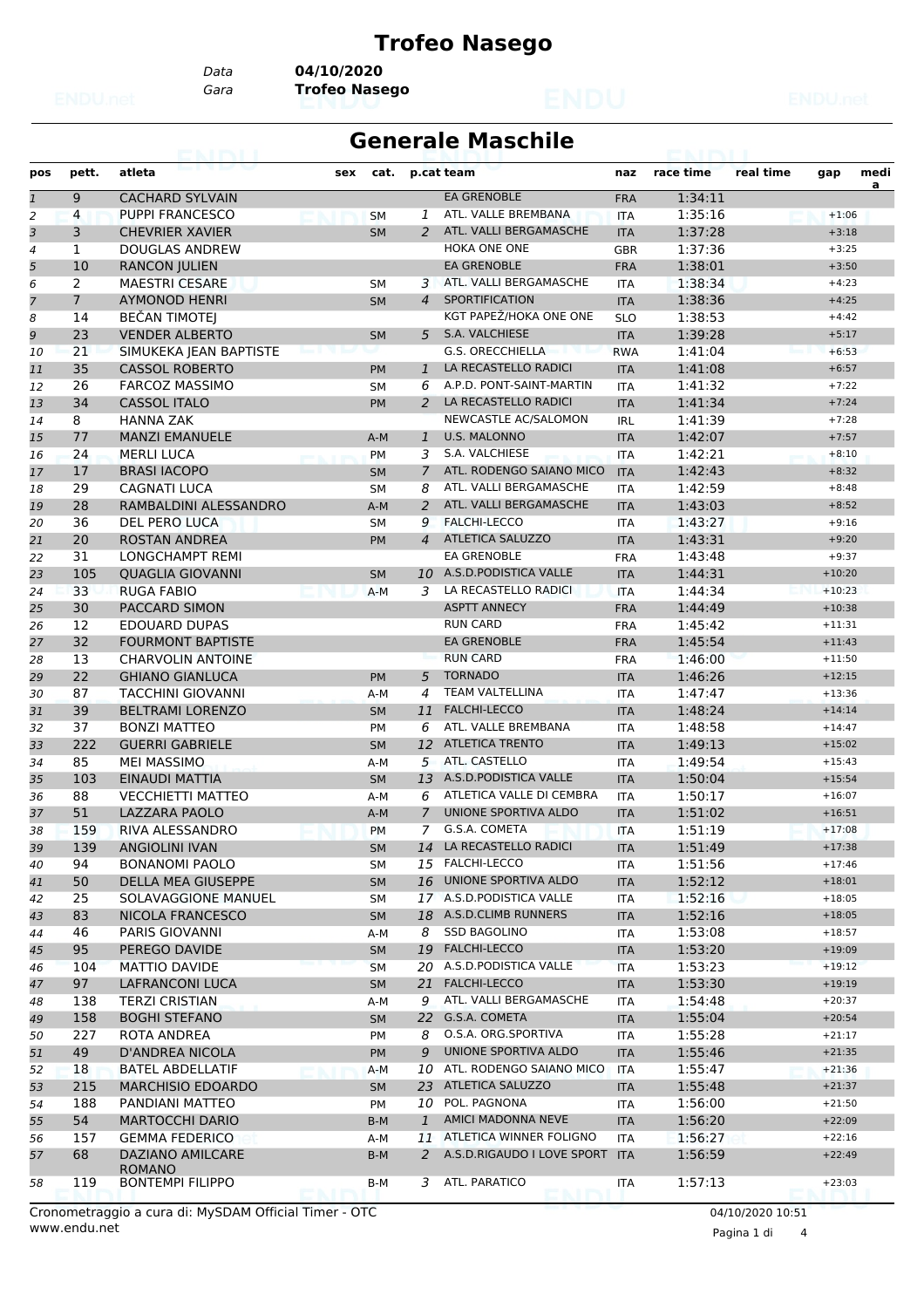## **Generale Maschile**

| 59<br>60<br>61<br>62<br>63<br>64<br>65<br>66<br>67<br>68<br>69<br>70<br>71<br>72<br>73 | 137<br>226<br>212<br>173<br>200<br>216<br>229<br>70<br>90<br>217<br>198<br>40<br>202<br>86<br>223 | <b>FREDDI FABIANO</b><br><b>BONETTI ANDREA</b><br>PEDERSOLI GIANFRANCO<br><b>GIOVIO OSCAR</b><br><b>BAZZOLI PATRIK</b><br><b>BIONDI MARCO</b><br><b>LIZZOLI FAUSTO</b><br><b>GUERRUCCI MARCO</b><br><b>SIGHEL LUCA</b><br><b>TORCHIO ANDREA</b><br><b>GANINO ALESSANDRO</b><br><b>MASSETTI MICHELE</b><br><b>MUTTI MAURIZIO</b> | <b>SM</b><br>$A-M$<br>A-M<br>$A-M$<br>$B-M$<br>$A-M$<br>$A-M$ | 12<br>$\overline{4}$ | <b>RUN CARD</b><br>24 ATLETICA BRESCIA<br><b>U.S. MALONNO</b><br>13 ATL. CENTRO LARIO<br><b>RUN CARD</b><br>14 ATL. FRANCIACORTA<br>C.A. LIZZOLI | <b>ITA</b><br>ITA<br><b>ITA</b><br>ITA<br><b>ITA</b><br><b>ITA</b> | 1:57:37<br>1:58:55<br>1:58:58<br>1:59:08<br>1:59:21<br>1:59:28 | $+23:26$<br>$+24:44$<br>$+24:47$<br>$+24:57$<br>$+25:10$ | a |
|----------------------------------------------------------------------------------------|---------------------------------------------------------------------------------------------------|---------------------------------------------------------------------------------------------------------------------------------------------------------------------------------------------------------------------------------------------------------------------------------------------------------------------------------|---------------------------------------------------------------|----------------------|--------------------------------------------------------------------------------------------------------------------------------------------------|--------------------------------------------------------------------|----------------------------------------------------------------|----------------------------------------------------------|---|
|                                                                                        |                                                                                                   |                                                                                                                                                                                                                                                                                                                                 |                                                               |                      |                                                                                                                                                  |                                                                    |                                                                |                                                          |   |
|                                                                                        |                                                                                                   |                                                                                                                                                                                                                                                                                                                                 |                                                               |                      |                                                                                                                                                  |                                                                    |                                                                |                                                          |   |
|                                                                                        |                                                                                                   |                                                                                                                                                                                                                                                                                                                                 |                                                               |                      |                                                                                                                                                  |                                                                    |                                                                |                                                          |   |
|                                                                                        |                                                                                                   |                                                                                                                                                                                                                                                                                                                                 |                                                               |                      |                                                                                                                                                  |                                                                    |                                                                |                                                          |   |
|                                                                                        |                                                                                                   |                                                                                                                                                                                                                                                                                                                                 |                                                               |                      |                                                                                                                                                  |                                                                    |                                                                |                                                          |   |
|                                                                                        |                                                                                                   |                                                                                                                                                                                                                                                                                                                                 |                                                               |                      |                                                                                                                                                  |                                                                    |                                                                | $+25:17$                                                 |   |
|                                                                                        |                                                                                                   |                                                                                                                                                                                                                                                                                                                                 |                                                               |                      |                                                                                                                                                  | <b>ITA</b>                                                         | 1:59:58                                                        | $+25:48$                                                 |   |
|                                                                                        |                                                                                                   |                                                                                                                                                                                                                                                                                                                                 |                                                               |                      | 15 G.S. ORECCHIELLA                                                                                                                              | <b>ITA</b>                                                         | 2:00:15                                                        | $+26:05$                                                 |   |
|                                                                                        |                                                                                                   |                                                                                                                                                                                                                                                                                                                                 |                                                               |                      | 16 ATLETICA VALLE DI CEMBRA                                                                                                                      | <b>ITA</b>                                                         | 2:00:44                                                        | $+26:33$                                                 |   |
|                                                                                        |                                                                                                   |                                                                                                                                                                                                                                                                                                                                 | <b>SM</b>                                                     | 25                   | POLISPORTIVA COMUNALE                                                                                                                            | ITA                                                                | 2:00:46                                                        | $+26:35$                                                 |   |
|                                                                                        |                                                                                                   |                                                                                                                                                                                                                                                                                                                                 | PM                                                            | 11                   | <b>EVOLUTION SPORT TEAM</b>                                                                                                                      | <b>ITA</b>                                                         | 2:00:54                                                        | $+26:43$                                                 |   |
|                                                                                        |                                                                                                   |                                                                                                                                                                                                                                                                                                                                 | <b>SM</b>                                                     |                      | 26 LIBERTAS VALLESABBIA                                                                                                                          | <b>ITA</b>                                                         | 2:00:55                                                        | $+26:44$                                                 |   |
|                                                                                        |                                                                                                   |                                                                                                                                                                                                                                                                                                                                 | A-M                                                           | 17                   | <b>ARIENI TEAM</b>                                                                                                                               | <b>ITA</b>                                                         | 2:00:55                                                        | $+26:44$                                                 |   |
|                                                                                        |                                                                                                   | <b>BANDINI NICOLO'</b>                                                                                                                                                                                                                                                                                                          | <b>SM</b>                                                     |                      | 27 ATL. CASTELLO                                                                                                                                 | <b>ITA</b>                                                         | 2:01:01                                                        | $+26:50$                                                 |   |
|                                                                                        |                                                                                                   | <b>BALDESSARI FRANCESCO</b>                                                                                                                                                                                                                                                                                                     | <b>SM</b>                                                     | 28                   | <b>ATLETICA TRENTO</b>                                                                                                                           | <b>ITA</b>                                                         | 2:01:55                                                        | $+27:44$                                                 |   |
| 74                                                                                     | 59                                                                                                | PEDRAZZOLI FRANCESCO                                                                                                                                                                                                                                                                                                            | A-M                                                           | 18                   | ATL. ALTA VALTELLINA                                                                                                                             | ITA                                                                | 2:02:00                                                        | $+27:49$                                                 |   |
| 75                                                                                     | 134                                                                                               | <b>GRANDIS MATTEO</b>                                                                                                                                                                                                                                                                                                           | <b>SM</b>                                                     | 29                   | ATL. SUSA ADRIANO                                                                                                                                | <b>ITA</b>                                                         | 2:02:29                                                        | $+28:19$                                                 |   |
| 76                                                                                     | 231                                                                                               | LIZZOLI LUCA                                                                                                                                                                                                                                                                                                                    | <b>PM</b>                                                     |                      | 12 C.A. LIZZOLI                                                                                                                                  | <b>ITA</b>                                                         | 2:02:34                                                        | $+28:23$                                                 |   |
| 77                                                                                     | 237                                                                                               | <b>TIBALDI MICHELE</b>                                                                                                                                                                                                                                                                                                          |                                                               |                      | <b>RUN CARD</b>                                                                                                                                  | <b>ITA</b>                                                         | 2:02:44                                                        | $+28:33$                                                 |   |
| 78                                                                                     | 135                                                                                               | <b>GUSMEO THOMAS</b>                                                                                                                                                                                                                                                                                                            | SM                                                            |                      | 30 G.S.A. COMETA                                                                                                                                 | <b>ITA</b>                                                         | 2:02:58                                                        | $+28:47$                                                 |   |
| 79                                                                                     | 27                                                                                                | <b>BOSSETTI MATTEO</b>                                                                                                                                                                                                                                                                                                          | <b>SM</b>                                                     | 31                   | ATL. VALLI BERGAMASCHE                                                                                                                           | <b>ITA</b>                                                         | 2:03:20                                                        | $+29:09$                                                 |   |
| 80                                                                                     | 150                                                                                               | <b>VIVIANI GRAZIANO</b>                                                                                                                                                                                                                                                                                                         | $A-M$                                                         | 19                   | <b>SPIRITO TRAIL ASD</b>                                                                                                                         | <b>ITA</b>                                                         | 2:03:39                                                        | $+29:28$                                                 |   |
| 81                                                                                     | 53                                                                                                | <b>VISINTINI MARCO</b>                                                                                                                                                                                                                                                                                                          | $A-M$                                                         | 20                   | UNIONE SPORTIVA ALDO                                                                                                                             | <b>ITA</b>                                                         | 2:04:00                                                        | $+29:50$                                                 |   |
| 82                                                                                     | 96                                                                                                | UGOLINI FILIPPO                                                                                                                                                                                                                                                                                                                 | <b>SM</b>                                                     |                      | 32 FALCHI-LECCO                                                                                                                                  | <b>ITA</b>                                                         | 2:04:27                                                        | $+30:17$                                                 |   |
| 83                                                                                     | 197                                                                                               | <b>BOTTARELLI DAVIDE</b>                                                                                                                                                                                                                                                                                                        | <b>SM</b>                                                     | 33                   | U. ATL. VALTROMPIA                                                                                                                               | <b>ITA</b>                                                         | 2:05:07                                                        | $+30:57$                                                 |   |
| 84                                                                                     | 110                                                                                               | TOMASONI STEFANO                                                                                                                                                                                                                                                                                                                | B-M                                                           |                      | 5 ATL. FRANCIACORTA                                                                                                                              | <b>ITA</b>                                                         | 2:05:09                                                        | $+30:58$                                                 |   |
| 85                                                                                     | 48                                                                                                | <b>CASSAN MATTEO</b>                                                                                                                                                                                                                                                                                                            | <b>SM</b>                                                     | 34                   | UNIONE SPORTIVA ALDO                                                                                                                             | <b>ITA</b>                                                         | 2:05:11                                                        | $+31:00$                                                 |   |
| 86                                                                                     | 102                                                                                               | <b>BARRA ANDREA</b>                                                                                                                                                                                                                                                                                                             | <b>SM</b>                                                     |                      | 35 A.S.D.PODISTICA VALLE                                                                                                                         | <b>ITA</b>                                                         | 2:05:19                                                        | $+31:08$                                                 |   |
| 87                                                                                     | 122                                                                                               | <b>GLASA ANDREJ</b>                                                                                                                                                                                                                                                                                                             |                                                               |                      | ATL. PARATICO                                                                                                                                    | <b>ITA</b>                                                         | 2:05:35                                                        | $+31:24$                                                 |   |
| 88                                                                                     | 239                                                                                               | NICOLETTI MARCELLO                                                                                                                                                                                                                                                                                                              | <b>SM</b>                                                     |                      | 36 FALCHI-LECCO                                                                                                                                  | <b>ITA</b>                                                         | 2:06:07                                                        | $+31:57$                                                 |   |
| 89                                                                                     | 206                                                                                               | <b>SCALVINI ROBERTO</b>                                                                                                                                                                                                                                                                                                         | $A-M$                                                         | 21                   | <b>ATLETICA PERTICA BASSA</b>                                                                                                                    | <b>ITA</b>                                                         | 2:06:35                                                        | $+32:24$                                                 |   |
| 90                                                                                     | 178                                                                                               | PINI ALBERTO                                                                                                                                                                                                                                                                                                                    | B-M                                                           | 6                    | ATL. VERBANO                                                                                                                                     | <b>ITA</b>                                                         | 2:06:58                                                        | $+32:47$                                                 |   |
| 91                                                                                     | 214                                                                                               | <b>BENDOTTI MICHAEL</b>                                                                                                                                                                                                                                                                                                         | $A-M$                                                         | 22                   | <b>ATLETICA LONATO</b><br>ATL. PARATICO                                                                                                          | <b>ITA</b>                                                         | 2:08:03                                                        | $+33:53$                                                 |   |
| 92                                                                                     | 127<br>140                                                                                        | <b>SECCHI DAVIDE</b><br><b>OCCIONI GIULIANO</b>                                                                                                                                                                                                                                                                                 | PM                                                            | 13                   | LA RECASTELLO RADICI                                                                                                                             | ITA                                                                | 2:08:10<br>2:08:20                                             | $+34:00$                                                 |   |
| 93                                                                                     | 176                                                                                               | <b>TOMASONI GUGLIELMO</b>                                                                                                                                                                                                                                                                                                       | $A-M$                                                         | 23<br>24             | ASD. TEAM ATLETICA                                                                                                                               | <b>ITA</b>                                                         | 2:08:38                                                        | $+34:09$<br>$+34:28$                                     |   |
| 94                                                                                     | 76                                                                                                | <b>BETTINSOLI ENRICO</b>                                                                                                                                                                                                                                                                                                        | $A-M$<br>$A-M$                                                |                      | 25 C.S. S.ROCCHINO                                                                                                                               | <b>ITA</b><br><b>ITA</b>                                           | 2:10:00                                                        | $+35:49$                                                 |   |
| 95<br>96                                                                               | 185                                                                                               | <b>PAIONE GIUSEPPE</b>                                                                                                                                                                                                                                                                                                          | A-M                                                           |                      | 26 ASD MISTERCAMP                                                                                                                                | <b>ITA</b>                                                         | 2:10:09                                                        | $+35:59$                                                 |   |
| 97                                                                                     | 112                                                                                               | <b>MARENGO LUCA</b>                                                                                                                                                                                                                                                                                                             | $A-M$                                                         |                      | 27 A.S.D.PODISTICA VALLE                                                                                                                         | <b>ITA</b>                                                         | 2:10:12                                                        | $+36:01$                                                 |   |
| 98                                                                                     | 80                                                                                                | LORELLO IVAN                                                                                                                                                                                                                                                                                                                    | A-M                                                           |                      | 28 100 % ANIMA TRAIL ASD                                                                                                                         | ITA                                                                | 2:10:15                                                        | $+36:04$                                                 |   |
| 99                                                                                     | 131                                                                                               | <b>MARRAS ALESSANDRO</b>                                                                                                                                                                                                                                                                                                        | $A-M$                                                         |                      | 29 U.S. CARISOLO                                                                                                                                 | <b>ITA</b>                                                         | 2:10:24                                                        | $+36:14$                                                 |   |
| 100                                                                                    | 179                                                                                               | FIORENTINI MARINO PAOLO                                                                                                                                                                                                                                                                                                         | B-M                                                           | $7^{\circ}$          | ASD ATLETICA PIDAGGIA 1528                                                                                                                       | <b>ITA</b>                                                         | 2:10:27                                                        | $+36:16$                                                 |   |
| 101                                                                                    | 91                                                                                                | PASQUAZZO MICHELE                                                                                                                                                                                                                                                                                                               | <b>SM</b>                                                     |                      | 37 ATLETICA VALLE DI CEMBRA                                                                                                                      | <b>ITA</b>                                                         | 2:10:40                                                        | $+36:29$                                                 |   |
| 102                                                                                    | 153                                                                                               | <b>GALVAGNO RAUL</b>                                                                                                                                                                                                                                                                                                            | <b>SM</b>                                                     |                      | 38 ATLETICA SALUZZO                                                                                                                              | <b>ITA</b>                                                         | 2:10:43                                                        | $+36:33$                                                 |   |
| 103                                                                                    | 169                                                                                               | <b>NIBOLI SIMONE</b>                                                                                                                                                                                                                                                                                                            | <b>SM</b>                                                     |                      | 39 ATLETICA PERTICA BASSA                                                                                                                        | <b>ITA</b>                                                         | 2:10:52                                                        | $+36:41$                                                 |   |
| 104                                                                                    | 164                                                                                               | ZAMBELLI STEFANO                                                                                                                                                                                                                                                                                                                |                                                               |                      | <b>RUN CARD</b>                                                                                                                                  | <b>ITA</b>                                                         | 2:12:28                                                        | $+38:17$                                                 |   |
| 105                                                                                    | 250                                                                                               | <b>ALBERTI FRANCESCO</b>                                                                                                                                                                                                                                                                                                        | B-M                                                           | 8                    | ATL. O.S.G. GUANZATE                                                                                                                             | <b>ITA</b>                                                         | 2:13:11                                                        | $+39:00$                                                 |   |
| 106                                                                                    | 165                                                                                               | <b>BARONI DANIELE</b>                                                                                                                                                                                                                                                                                                           | B-M                                                           | 9                    | ATL. RIMINI NORD                                                                                                                                 | ITA                                                                | 2:13:25                                                        | $+39:15$                                                 |   |
| 107                                                                                    | 130                                                                                               | <b>STEDILE ANTONIO</b>                                                                                                                                                                                                                                                                                                          | B-M                                                           |                      | 10 U.S. CARISOLO                                                                                                                                 | <b>ITA</b>                                                         | 2:13:34                                                        | $+39:24$                                                 |   |
| 108                                                                                    | 172                                                                                               | <b>BAZZOLI DIEGO</b>                                                                                                                                                                                                                                                                                                            |                                                               |                      | <b>RUN CARD</b>                                                                                                                                  | ITA                                                                | 2:14:08                                                        | $+39:57$                                                 |   |
| 109                                                                                    | 221                                                                                               | <b>GIOLITTI GIACOMO</b>                                                                                                                                                                                                                                                                                                         | <b>SM</b>                                                     |                      | 40 A.S.D. PODISTICA VALLE                                                                                                                        | <b>ITA</b>                                                         | 2:14:49                                                        | $+40:38$                                                 |   |
| 110                                                                                    | 225                                                                                               | <b>BIELLA CRISTIAN</b>                                                                                                                                                                                                                                                                                                          |                                                               |                      | <b>RUN CARD</b>                                                                                                                                  | ITA                                                                | 2:16:13                                                        | $+42:02$                                                 |   |
| 111                                                                                    | 74                                                                                                | <b>GIUSTI DANIELE</b>                                                                                                                                                                                                                                                                                                           | B-M                                                           | 11                   | <b>G.S. ORECCHIELLA</b>                                                                                                                          | <b>ITA</b>                                                         | 2:16:28                                                        | $+42:17$                                                 |   |
| 112                                                                                    | 235                                                                                               | <b>MARTINELLI OSCAR</b>                                                                                                                                                                                                                                                                                                         | B-M                                                           |                      | 12 ARIENI TEAM                                                                                                                                   | ITA                                                                | 2:16:35                                                        | $+42:24$                                                 |   |
| 113                                                                                    | 115                                                                                               | <b>SCINICA CRISTIAN</b>                                                                                                                                                                                                                                                                                                         | A-M                                                           |                      | 30 SSD BAGOLINO                                                                                                                                  | <b>ITA</b>                                                         | 2:17:07                                                        | $+42:57$                                                 |   |
| 114                                                                                    | 211                                                                                               | CALUFETTI PIETRO                                                                                                                                                                                                                                                                                                                | B-M                                                           |                      | 13 U.S. MALONNO                                                                                                                                  | <b>ITA</b>                                                         | 2:17:21                                                        | $+43:10$                                                 |   |
|                                                                                        |                                                                                                   | <b>GIACOMO</b>                                                                                                                                                                                                                                                                                                                  |                                                               |                      |                                                                                                                                                  |                                                                    |                                                                |                                                          |   |
| 115                                                                                    | 114                                                                                               | <b>BORDIGA DANIELE</b>                                                                                                                                                                                                                                                                                                          | A-M                                                           |                      | 31 SSD BAGOLINO                                                                                                                                  | <b>ITA</b>                                                         | 2:18:02                                                        | $+43:52$                                                 |   |
| 116                                                                                    | 126                                                                                               | PICCIONELLO CLAUDIO                                                                                                                                                                                                                                                                                                             | A-M                                                           |                      | 32 ATL. PARATICO                                                                                                                                 | ITA                                                                | 2:18:20                                                        | $+44:09$                                                 |   |
| 117                                                                                    | 55                                                                                                | <b>GIACOMINI MAURIZIO</b>                                                                                                                                                                                                                                                                                                       | B-M                                                           |                      | 14 AMICI MADONNA NEVE                                                                                                                            | <b>ITA</b>                                                         | 2:18:30                                                        | $+44:19$                                                 |   |
| 118                                                                                    | 57                                                                                                | RICCADONNA ANDREA                                                                                                                                                                                                                                                                                                               | A-M                                                           |                      | 33 U.S. CARISOLO                                                                                                                                 | <b>ITA</b>                                                         | 2:18:56                                                        | $+44:45$                                                 |   |
| 119                                                                                    | 183                                                                                               | <b>CAMPITELLI CAMILLO</b>                                                                                                                                                                                                                                                                                                       | B-M                                                           | 15                   | <b>ASD MISTERCAMP</b>                                                                                                                            | <b>ITA</b>                                                         | 2:19:07                                                        | $+44:56$                                                 |   |
| 120                                                                                    | 143                                                                                               | <b>BONETTI TOMASO</b>                                                                                                                                                                                                                                                                                                           | A-M                                                           |                      | 34 RUNNING CAZZAGO SAN                                                                                                                           | <b>ITA</b>                                                         | 2:19:24                                                        | $+45:13$                                                 |   |
| 121                                                                                    | 67                                                                                                | <b>MAGGIORI JACOPO</b>                                                                                                                                                                                                                                                                                                          |                                                               |                      | <b>RUN CARD</b>                                                                                                                                  | <b>ITA</b>                                                         | 2:19:30                                                        | $+45:19$                                                 |   |

Pagina 2 di 4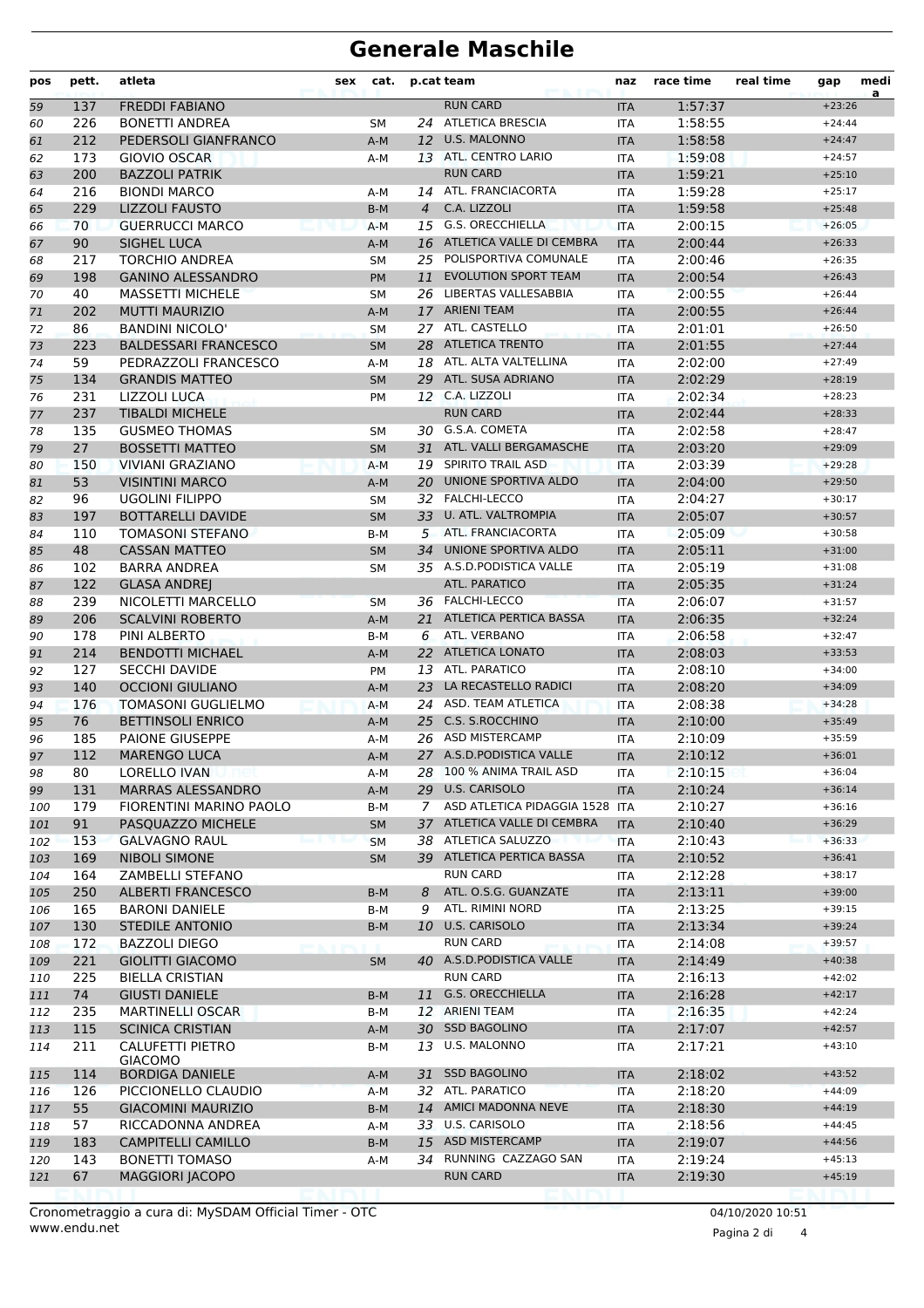## **Generale Maschile**

| pos        | pett.      | atleta                                     | sex | cat.           |              | p.cat team                                        | naz                      | race time          | real time | gap                      | medi<br>a |
|------------|------------|--------------------------------------------|-----|----------------|--------------|---------------------------------------------------|--------------------------|--------------------|-----------|--------------------------|-----------|
| 122        | 196        | <b>GIBELLINI MAURO</b>                     |     | $A-M$          |              | 35 ATL. RODENGO SAIANO MICO                       | <b>ITA</b>               | 2:21:28            |           | $+47:17$                 |           |
| 123        | 66         | <b>FOLCHINI ALBERTO</b>                    |     | $A-M$          | 36           | GARDA RUNNING A.S.D.                              | <b>ITA</b>               | 2:22:01            |           | $+47:50$                 |           |
| 124        | 171        | <b>OMODEI LORENZO</b>                      |     | $B-M$          | 16           | RUNNING CAZZAGO SAN                               | <b>ITA</b>               | 2:22:07            |           | $+47:56$                 |           |
| 125        | 230        | LIZZOLI GIACOMINO                          |     | B-M            | 17           | C.A. LIZZOLI                                      | <b>ITA</b>               | 2:22:51            |           | $+48:41$                 |           |
| 126        | 232        | <b>MALUGANI GIOVANNI</b>                   |     | <b>PM</b>      | 14           | C.A. LIZZOLI                                      | <b>ITA</b>               | 2:23:32            |           | $+49:21$                 |           |
| 127        | 181        | FONTANA GIANPAOLO                          |     | B-M            | 18           | S.A. VALCHIESE                                    | <b>ITA</b>               | 2:23:37            |           | $+49:27$                 |           |
| 128        | 117        | <b>BARONI ANTONIO</b>                      |     | $C-M$          | $\mathbf{1}$ | ATL. PARATICO                                     | <b>ITA</b>               | 2:24:06            |           | $+49:55$                 |           |
| 129        | 152<br>123 | <b>TAMBURINI MARCO</b>                     |     | $B-M$          | 2            | 19 U.S. QUERCIA TRENTINGRANA ITA<br>ATL. PARATICO |                          | 2:24:33            |           | $+50:22$<br>$+50:25$     |           |
| 130<br>131 | 56         | <b>IEZZI PASQUALE</b><br><b>DELAI LUCA</b> |     | $C-M$<br>$A-M$ | 37           | G.S. MONTEGARGNANO                                | <b>ITA</b><br><b>ITA</b> | 2:24:36<br>2:24:49 |           | $+50:38$                 |           |
| 132        | 109        | <b>ZUBANI STEFANO</b>                      |     | $A-M$          | 38           | POLISPORTIVA COMUNALE                             | <b>ITA</b>               | 2:24:57            |           | $+50:47$                 |           |
| 133        | 156        | <b>VIAN ANDREA</b>                         |     | SM             | 41           | GR. ESCURS. FALCHI                                | <b>ITA</b>               | 2:25:04            |           | $+50:53$                 |           |
| 134        | 175        | <b>MAFFEIS ANDREA</b>                      |     | $A-M$          | 39           | <b>RUNNERS DESIO</b>                              | <b>ITA</b>               | 2:25:11            |           | $+51:00$                 |           |
| 135        | 238        | <b>CAROLI GIANLUCA</b>                     |     | $B-M$          |              | 20 ATL. PARATICO                                  | <b>ITA</b>               | 2:25:28            |           | $+51:17$                 |           |
| 136        | 184        | PEDRONI SANDRO                             |     | $B-M$          | 21           | <b>ASD MISTERCAMP</b>                             | <b>ITA</b>               | 2:25:38            |           | $+51:28$                 |           |
| 137        | 136        | <b>SACCHI MASSIMO</b>                      |     | $A-M$          | 40           | ATL. FRANCIACORTA                                 | ITA                      | 2:25:42            |           | $+51:31$                 |           |
| 138        | 71         | <b>DINU TIBERIU MIHAI</b>                  |     |                |              | <b>G.S. ORECCHIELLA</b>                           | <b>ROM</b>               | 2:26:41            |           | $+52:30$                 |           |
| 139        | 93         | <b>CAPELLI MARCO</b>                       |     | A-M            |              | 41 ATLETICA VALLE DI CEMBRA                       | <b>ITA</b>               | 2:27:12            |           | $+53:01$                 |           |
| 140        | 62         | <b>CHIODI CRISTIAN</b>                     |     | $A-M$          | 42           | FREE-ZONE                                         | <b>ITA</b>               | 2:27:32            |           | $+53:21$                 |           |
| 141        | 108        | <b>ZANARDINI MARCO</b>                     |     | <b>SM</b>      |              | 42 POLISPORTIVA COMUNALE                          | <b>ITA</b>               | 2:28:29            |           | $+54:18$                 |           |
| 142        | 151        | <b>BUCCIO FABRIZIO</b>                     |     |                |              | <b>RUN CARD</b>                                   | <b>ITA</b>               | 2:28:34            |           | $+54:23$                 |           |
| 143        | 195        | <b>OSIO TIZIANO</b>                        |     | $B-M$          | 22           | POLISPORTIVA G.B. VIGHENZI                        | <b>ITA</b>               | 2:29:27            |           | $+55:17$                 |           |
| 144        | 73         | <b>GIANNOTTI MARCO</b>                     |     | $B-M$          | 23           | <b>G.S. ORECCHIELLA</b>                           | <b>ITA</b>               | 2:30:16            |           | $+56:05$                 |           |
| 145        | 64         | <b>TREBESCHI MICHELE</b>                   |     | $A-M$          | 43           | U.S. LA SPORTIVA                                  | <b>ITA</b>               | 2:30:16            |           | $+56:05$                 |           |
| 146        | 141        | <b>FERRAZZINI MICHELE</b>                  |     | $A-M$          | 44           | NEW ATHLETICS SULZANO                             | <b>ITA</b>               | 2:30:38            |           | $+56:27$                 |           |
| 147        | 101        | RONCHI GUERINO                             |     | $C-M$          | 3            | ATL. DI LUMEZZANE                                 | <b>ITA</b>               | 2:30:54            |           | $+56:43$                 |           |
| 148        | 160        | <b>GUARNERI EZIO</b>                       |     |                |              | <b>RUN CARD</b>                                   | <b>ITA</b>               | 2:31:03            |           | $+56:53$                 |           |
| 149        | 147        | <b>BRANDOLINI ANDREA</b>                   |     | SM             | 43           | <b>ASD INRUN</b>                                  | <b>ITA</b>               | 2:31:05            |           | $+56:54$                 |           |
| 150        | 187        | <b>TESTA ARNALDO</b>                       |     | $A-M$          | 45           | <b>CIRCOLO AMATORI PODISTI</b>                    | <b>ITA</b>               | 2:31:31            |           | $+57:20$                 |           |
| 151        | 163        | <b>GALLIENA ANTONIO</b>                    |     |                |              | <b>RUN CARD</b>                                   | <b>ITA</b>               | 2:31:45            |           | $+57:34$                 |           |
| 152        | 148        | <b>COSENZA MANUEL</b>                      |     | A-M            |              | 46 ATL. GAVARDO '90 LIB.<br><b>RUN CARD</b>       | <b>ITA</b>               | 2:31:47            |           | $+57:36$                 |           |
| 153        | 144<br>106 | <b>ROSSI LORENZO</b><br><b>BARRA MAURO</b> |     |                |              | 24 A.S.D.PODISTICA VALLE                          | <b>ITA</b>               | 2:31:52<br>2:31:54 |           | $+57:42$<br>$+57:43$     |           |
| 154<br>155 | 146        | PETTINARI GIUSEPPE LUCA                    |     | $B-M$<br>B-M   |              | 25 ATL. GAVARDO '90 LIB.                          | <b>ITA</b><br><b>ITA</b> | 2:32:59            |           | $+58:48$                 |           |
| 156        | 174        | <b>GUANA ALESSANDRO</b>                    |     | $B-M$          |              | 26 ATL. RODENGO SAIANO MICO                       | <b>ITA</b>               | 2:33:03            |           | $+58:52$                 |           |
| 157        | 149        | <b>FINANZINI MANUEL</b>                    |     | $A-M$          |              | 47 I LUPI LUMEZZANE                               | <b>ITA</b>               | 2:33:06            |           | $+58:55$                 |           |
| 158        | 107        | <b>ROSSI MASSIMO</b>                       |     | $A-M$          |              | 48 ATLETICA BRESCIA                               | <b>ITA</b>               | 2:33:53            |           | $+59:43$                 |           |
| 159        | 121        | <b>CUNEGATTI CORNELIO</b>                  |     | B-M            | 27           | ATL. PARATICO                                     | <b>ITA</b>               | 2:34:03            |           | $+59:52$                 |           |
| 160        | 189        | PEROTTI MICHELE                            |     | <b>SM</b>      | 44           | <b>BIONE TRAILERS TEAM</b>                        | <b>ITA</b>               | 2:35:51            |           | $+1:01:40$               |           |
| 161        | 220        | BERLANDA SILVANO                           |     | $C-M$          | 4            | A.S.D. S.S. LIMONESE                              | ITA                      | 2:38:15            |           | $+1:04:05$               |           |
| 162        | 111        | <b>GELOSINI SIMONE</b>                     |     | $A-M$          |              | 49 ATL. REGGIO ASD                                | <b>ITA</b>               | 2:40:16            |           | $+1:06:05$               |           |
| 163        | 186        | <b>FRANCESCHETTI OMAR</b>                  |     | SM             | 45           | S.A. VALCHIESE                                    | ITA                      | 2:41:17            |           | $+1:07:07$               |           |
| 164        | 201        | <b>MASSA LUIGI</b>                         |     | $A-M$          |              | 50 U.S. LA SPORTIVA                               | <b>ITA</b>               | 2:41:20            |           | $+1:07:09$               |           |
| 165        | 72         | <b>MOGGIA GIANNI</b>                       |     | $B-M$          |              | 28 G.S. ORECCHIELLA                               | <b>ITA</b>               | 2:41:41            |           | $+1:07:30$               |           |
| 166        | 79         | <b>ANTONELLI MICHELE</b>                   |     | A-M            | 51           | FREE-ZONE                                         | <b>ITA</b>               | 2:44:07            |           | $+1:09:57$               |           |
| 167        | 69         | <b>MORONE ALESSIO</b>                      |     | B-M            |              | 29 ATLETICA CONCESIO 2009                         | ITA                      | 2:44:24            |           | $+1:10:14$               |           |
| 168        | 207        | <b>CASTELLI ROBERTO</b>                    |     | A-M            | 52           | <b>CAMPUS VARESE RUNNERS</b>                      | <b>ITA</b>               | 2:45:03            |           | $+1:10:52$               |           |
| 169        | 116        | <b>BAITELLI ANGELO</b>                     |     | B-M            |              | 30 ATL. PARATICO                                  | ITA                      | 2:46:30            |           | $+1:12:19$               |           |
| 170        | 99         | <b>CIARDI FRANCESCO</b>                    |     | A-M            |              | 53 ATL. DI LUMEZZANE                              | <b>ITA</b>               | 2:46:57            |           | $+1:12:46$               |           |
| 171        | 228        | <b>BASSU EFISIO</b>                        |     | A-M            |              | 54 C.A. LIZZOLI                                   | <b>ITA</b>               | 2:48:24            |           | $+1:14:13$               |           |
| 172        | 65         | <b>IACOBELLI ERNESTO</b>                   |     | A-M            |              | 55 U.S. LA SPORTIVA                               | <b>ITA</b>               | 2:48:30            |           | $+1:14:19$               |           |
| 173        | 180        | TRIVELLA VIRGINIO                          |     | B-M            | 31           | RUNNING PREALPINO ASD                             | ITA                      | 2:49:14            |           | $+1:15:03$               |           |
| 174        | 210        | PALANDI PIETRO<br><b>FRANCESCO</b>         |     | B-M            |              | 32 ATL. CELLATICA                                 | <b>ITA</b>               | 2:51:01            |           | $+1:16:51$               |           |
| 175        | 47         | ANGELI MAURO                               |     | B-M            |              | 33 ATL. REBO GUSSAGO                              | ITA                      | 2:51:12            |           | $+1:17:01$               |           |
| 176        | 161        | <b>BUGATTI RICCARDO</b>                    |     |                |              | <b>RUN CARD</b>                                   | <b>ITA</b>               | 2:51:52            |           | $+1:17:41$               |           |
| 177        | 205        | <b>CERESA FRANZ</b>                        |     | A-M            |              | 56 ATLETICA PERTICA BASSA                         | ITA                      | 2:52:00            |           | $+1:17:49$               |           |
| 178        | 120        | <b>BRESCIANI GIUSEPPE</b>                  |     | $C-M$          |              | 5 ATL. PARATICO<br>57 ASD RUNNING FREE PESCARA    | <b>ITA</b>               | 2:52:32            |           | $+1:18:22$<br>$+1:18:51$ |           |
| 179        | 182<br>132 | PIETRANGELO MARCO<br>PE' MAURO             |     | A-M<br>B-M     |              | 34 ATL. REBO GUSSAGO                              | <b>ITA</b><br><b>ITA</b> | 2:53:02<br>2:55:11 |           | $+1:21:00$               |           |
| 180<br>181 | 84         | PELLIZZARI MARZIO                          |     |                |              | <b>RUN CARD</b>                                   | ITA                      | 2:58:15            |           | $+1:24:04$               |           |
| 182        | 63         | <b>CURCIO CLAUDIO</b>                      |     | B-M            |              | 35 ATLETICA CONCESIO 2009                         | <b>ITA</b>               | 2:59:37            |           | $+1:25:27$               |           |
| 183        | 60         | ZANETTI PIERO ANGELO                       |     | $C-M$          | 6            | <b>CAMPUS VARESE RUNNERS</b>                      | ITA                      | 3:01:06            |           | $+1:26:55$               |           |
| 184        | 125        | PICCINELLI CESARE                          |     | $A-M$          |              | 58 ATL. PARATICO                                  | <b>ITA</b>               | 3:03:26            |           | $+1:29:15$               |           |
|            |            |                                            |     |                |              |                                                   |                          |                    |           |                          |           |

Pagina 3 di 4